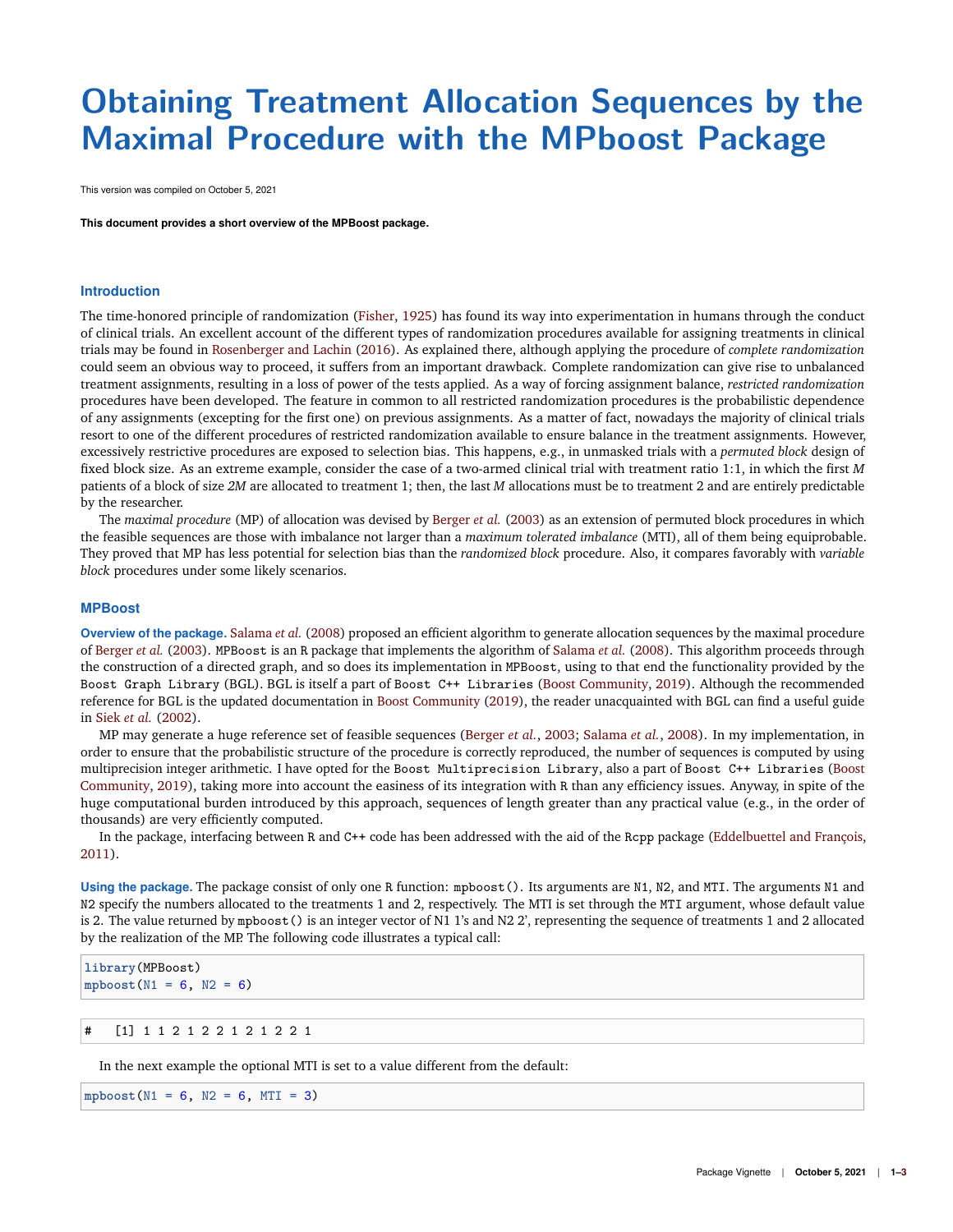# [1] 2 2 2 1 1 2 1 1 2 2 1 1

Allocating sequences with treatment ratios different to 1:1 is also possible, as the next code illustrates:

```
mpboost(N1 = 6, N2 = 12)
```
# [1] 2 1 1 2 2 2 2 2 1 1 2 2 2 1 1 2 2 2

Of course, in actual clinical trials, longer sequences should be needed:

```
set.seed(1) ## Only needed for reproductibility
x1 <- mpboost(N1 = 20, N2 = 40, MTI = 4)
x1
```
# [1] 2 2 2 1 2 1 1 2 2 2 2 2 1 2 1 2 1 1 2 1 1 2 2 2 2 2 2 2 1 2 2 2 2 2 1 1 1 2 # [39] 1 2 1 2 1 2 2 1 2 2 2 2 2 1 2 2 2 2 2 1 1 2

Running the following code, a plot illustrating the dynamics of allocation and the relationship with the constraints set by the MTI is created:



 $n_1$ 

The code below redraws the previous plot and superimposes another sequence on it (note that in the new sequence the MTI is reached once):